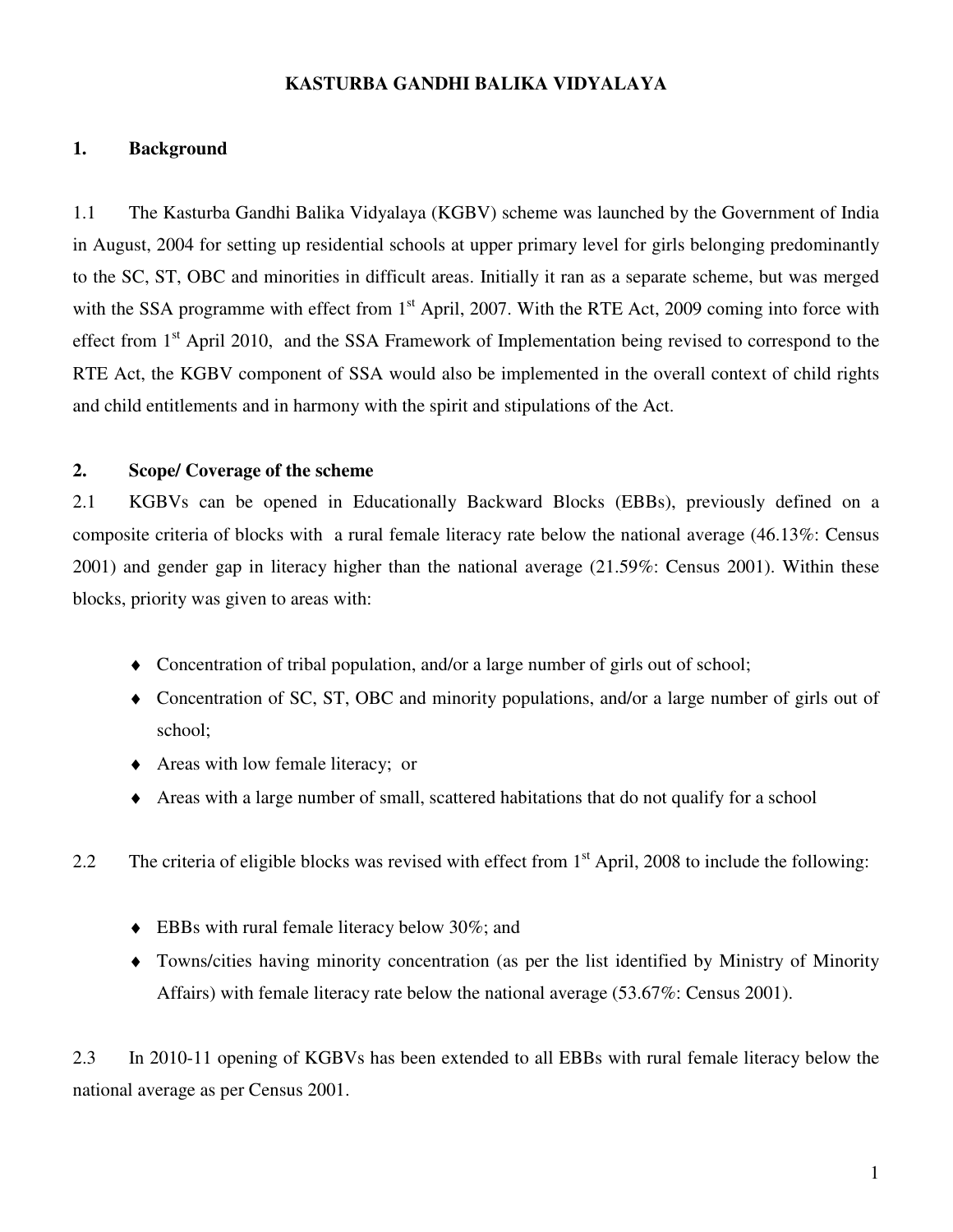### **3. Objective**

3.1 The objective of KGBV is to ensure access and quality education to girls from disadvantaged groups by setting up residential schools at upper primary level.

## **4. Strategies**

4.1 Initially, KGBVs shall be opened in rented or other available Government buildings. Once land has been identified, suitable buildings shall be constructed. The unit cost of new KGBVs hostel buildings has been revised since October 2010 to conform to the State PWD Schedule of Rates (SOR). The minimum area for KGBV hostel buildings shall be calculated based on basic amenities and requirements as indicated below:

- For 50 children the carpet area of the building would be approximately 80 sq.ft/ child
- $\blacklozenge$  For 100 children the carpet area of the building would be approximately 60 sq.ft/ child

4.2 Such residential schools will be set up only in those EBBs that do not have residential schools at upper primary level for girls under any other scheme of Ministry of Social Justice & Empowerment and Ministry of Tribal Affairs. This shall be ensured by the district level authority of SSA at the time of actual district level planning of KGBV initiatives by co-ordinating with the other Departments/Ministries.

### **5. The components of the scheme will be as follows:**

(i) Setting up of residential schools where there are a minimum of 50 girls predominantly from the SC, ST and minority communities available to study in the school at the elementary level. The number can be more than 50 depending on the number of eligible girls. Three possible models for such school have been identified and revised financial norms for the same are:

### **Model I:** Schools with hostels for 100 girls

**Recurring cost:** Rs 32.07 lakh

**Recurring cost for in take of additional girls:** To be worked out proportionately based on the number of intake of additional girls.

- a. In case the enrollment exceeds 100 children, a head teacher as per RTE norms will be provided with unit cost of Rs 20000/- per month.
- b. An additional teacher with a salary of Rs 15000/- per month will be provided when enrollment exceeds 105 children based on 1:35 ratio as per RTE Act.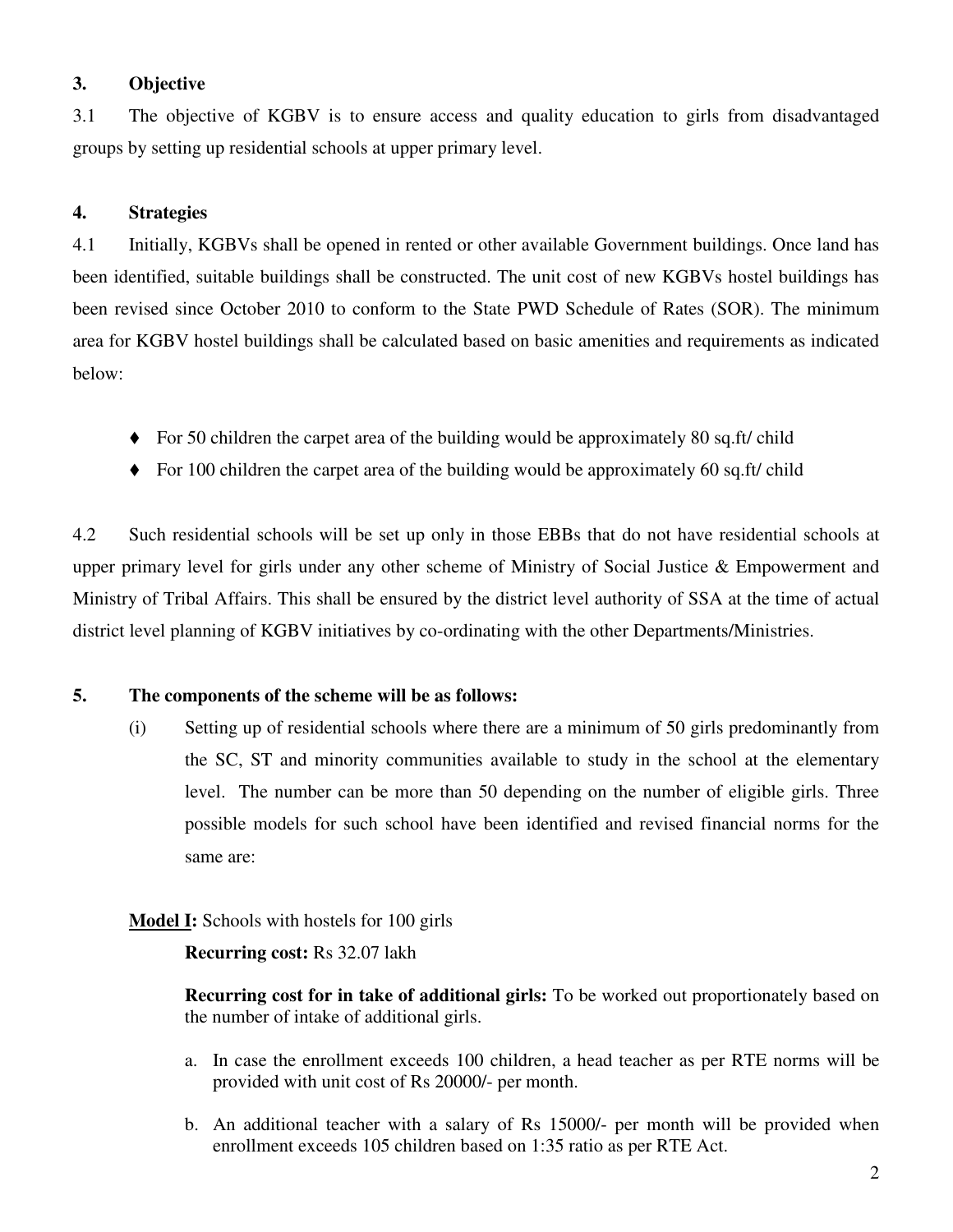c. An additional assistant cook with a salary of Rs 4500/- per month will be provided for every additional enrollment of 50 girls.

**Non-recurring** (Other than building, boundary wall, drinking water & sanitation and electric installation**):** Rs7.25 lakh

**Non-recurring** (Other than building, boundary wall drinking water & sanitation and electric installation) for intake of additional girls**:** To be worked out proportionately based on the number of intake of additional girls.

**Model II:** Schools with hostels for 50 girls

**Recurring Cost:** Rs 23.95 lakh

**Recurring cost for intake of additional girls:** To be worked out proportionately based on the number of intake of additional girls.

**Non-recurring** (Other than building, boundary wall, drinking water & sanitation and electric installation**):** Rs 5.375 lakh

**Non-recurring** (Other than building, boundary wall, drinking water & sanitation and electric installation) for intake of additional girls**:** To be worked out proportionately based on the number of intake of additional girls.

**Model III:** Hostels in existing schools for 50 girls

**Recurring Cost:** Rs 17.95 lakh

**Recurring cost for in take of additional girls:** To be worked out proportionality based on the number of intake of additional girls.

**Non-recurring (**Other than building, boundary wall, drinking water & sanitation and electric installation**):** Rs 5.375 lakh

**Non-recurring** (Other than building, boundary wall, drinking water & sanitation and electric installation) for intake of additional girls**:** To be worked out proportionately based on the number of intake of additional girls.

- Additional Salary @ Rs 3 lakh per annum for additional enrollment over and above 50 girls but up to 100 girls for providing part time teachers, Assistant cook etc. **Note:** Replacement of bedding (Once in three years @ Rs 750/- per child)
- $\blacklozenge$  The intake of girls could be increased from the existing level of 50 to 100 in blocks with a high number of out of school/dropout girls for which the recurring & non-recurring grants will be increased commensurate to additional enrollment of girls.
- $\blacklozenge$  Item-wise details are given in Appendix A, B & C.

(ii) To provide necessary infrastructure for these schools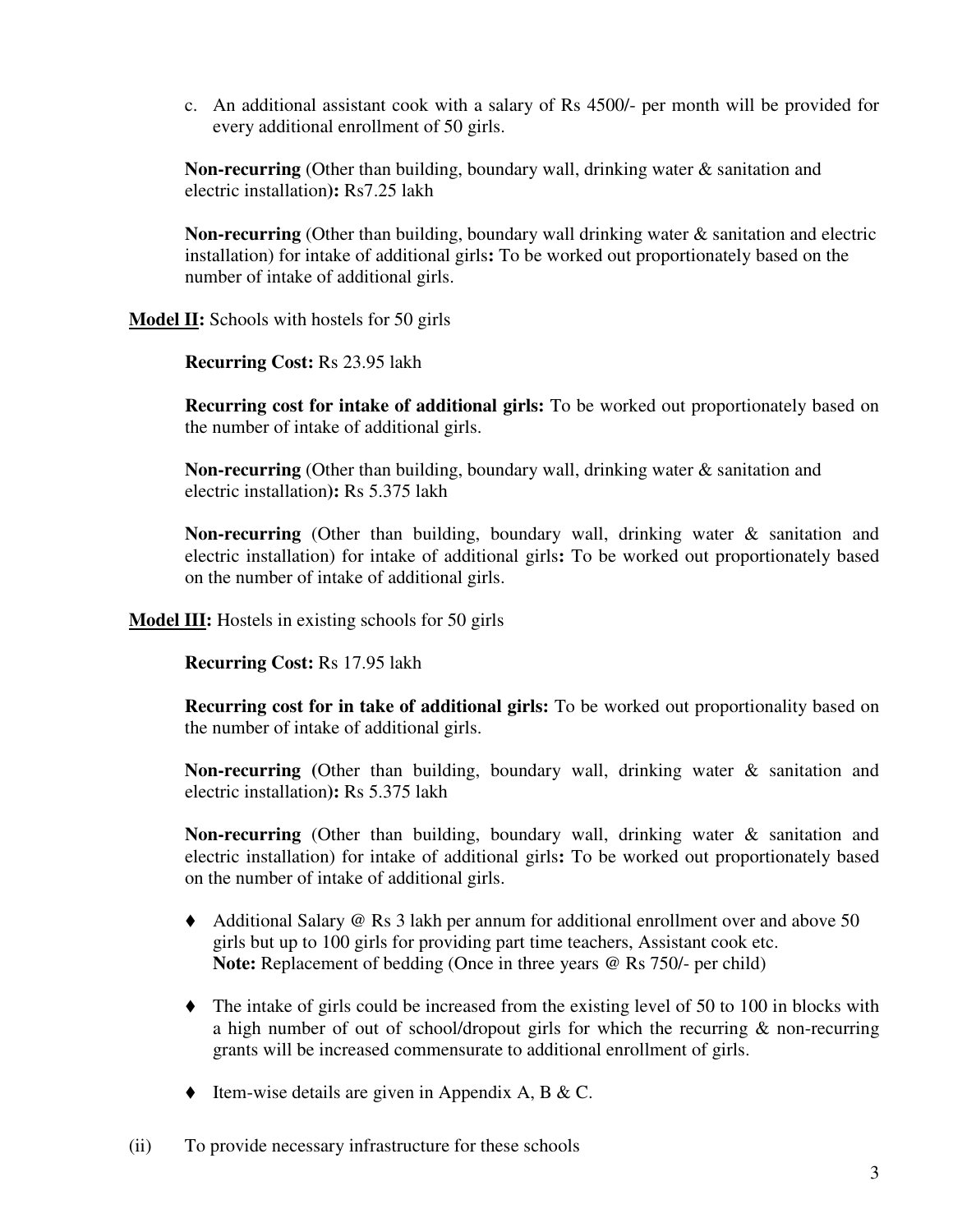- (iii) To prepare and procure necessary teaching learning material and aids for the schools
- (iv) To put in place appropriate systems to provide necessary academic support and for evaluation and monitoring
- (v) To motivate and prepare the girls and their families to send them to residential school
- (vi) At the primary level the emphasis will be on the slightly older girls who are out of school and were unable to complete primary schools (10+). However, in difficult areas (migratory populations, scattered habitations that do not qualify for primary/ upper primary schools) younger girls can also be targeted
- (vii) At the upper primary level, emphasis will be on girls, especially, adolescent girls who are unable to go to regular schools
- (viii) In view of the targeted nature of the scheme, 75% girls from SC, ST, OBC or minority communities would be accorded priority for enrolment in such residential schools and only thereafter, 25% girls from families below poverty line.
- (ix) Established NGOs and other non-profit making bodies will be involved in the running of the schools, wherever possible. These residential schools can also be adopted by the corporate groups.

#### **6. Implementation, monitoring and evaluation**

6.1 The SSA State Implementation Society will be the implementing agency of the KGBV at State level. Therefore, funds for this programme will be routed through the SSA society of the State. At the State level a 'Gender Coordinator' will be appointed who will look after the KGBV. In States where Mahila Samakhya (MS) programme is operational, the SSA society may give preference to the MS Society for implementing KGBV in the blocks of MS operations provided that the MS Society in the state is willing to undertake the implementation of the programme. In such States, the SSA society shall transfer the approved funds to MS Society for implementation of the programme. The monitoring and evaluation of the component will be done by the State SSA Society. In blocks where MS or in blocks where MS has not given its concurrence to implement KGBV the implementation of this component will be through the SSA.

6.2. Training for teachers and staff at the residential schools will be coordinated by the District Institutes of Educational Training, Block Resource Centres and the Mahila Samakhya Resource Groups.

#### **7. State Support Group**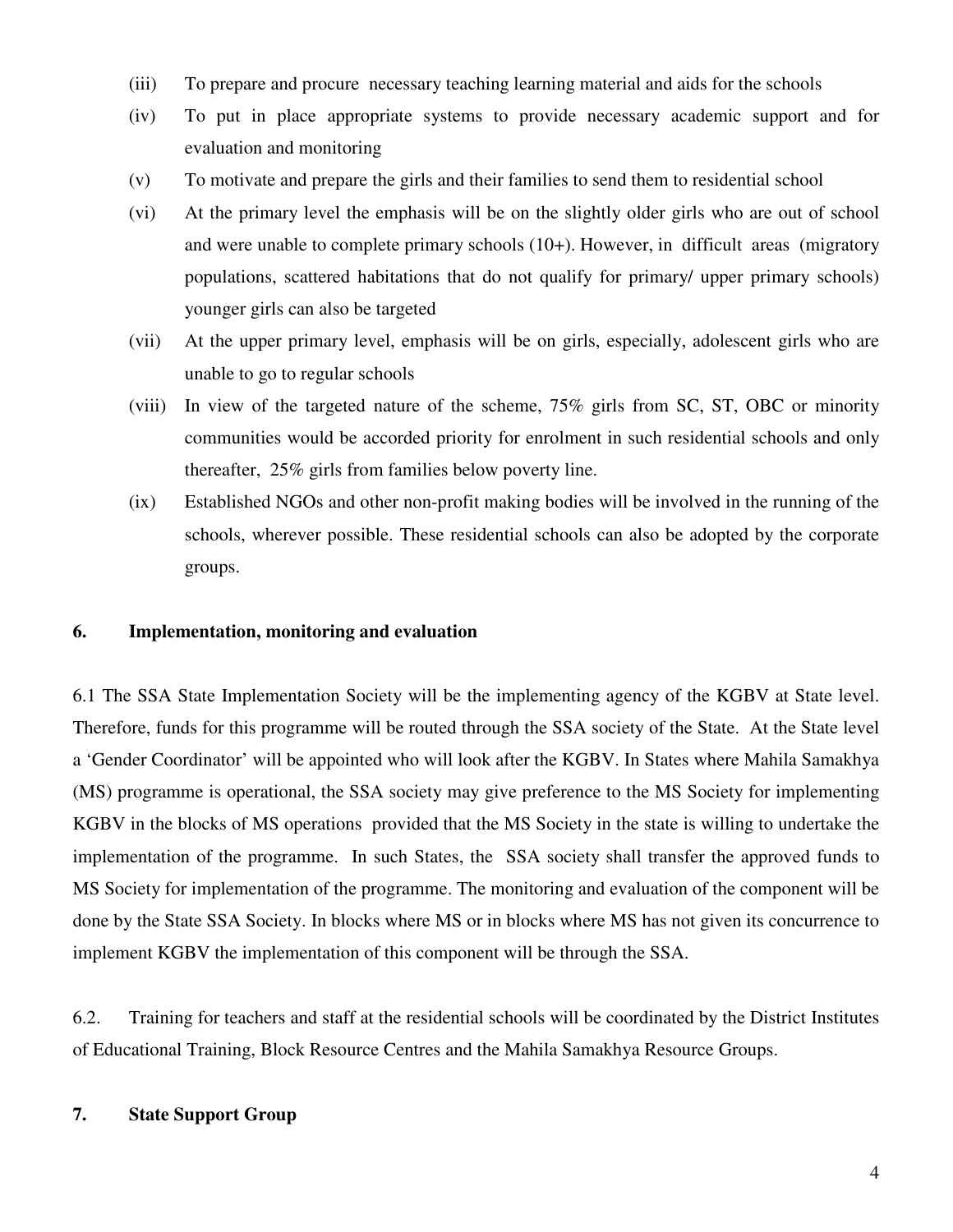7.1 An Advisory State level coordination committee/SRG as approved under the NPEGEL scheme shall provide direction and support to the programme. This group will consist of nominees from relevant State Government Departments, Government of India, experts in the field of girls education, educationists etc. The selection of an appropriate model of the school and its location would be done by this Committee based on the recommendation of the district committee implementing the NPEGEL and the new proposed scheme district level implementing agency for KGBV

#### **8. National Support Group**

8.1 The National Resource Group (NRG) created under the Mahila Samakhya programme at the National level shall provide inputs on conceptual issues and concerns arising in the programme, and advice GOI on policy matters concerning the education of girls. This group will provide the interface with research and training institutions, women's movement, educationists and non-Governmental institutions and also bring in other experiences of educating girls.

8.2 Since the NRG, consists of a small number of persons and meets only two to three times in a year, smaller sub committees of the NRG created for specific inputs, like gender training of teachers, development of gender based teaching learning material, development of audio visual programmes etc. will co- opt additional persons from relevant institutions or experts for the purpose.

#### **9. Methodology**

9.1 Based on the number of girls and the type of residential school to be provided, the selection of the model of the school to be selected would be done by a State Level Committee based on the recommendation of the District Committee for the purpose. The proposal shall be forwarded to the Cell at the National level who shall appraise them with the help of external agencies/consultants, where necessary. Finally, the Project Approval Board of SSA will approve these plans.

#### **10. Funding Pattern or release of funds**

10.1 The funding pattern of the Central Government and States/UTs for the KGBV scheme will be the same as per the Sarva Shiksha Abhiyan, as it is a component of SSA with effect from 1<sup>st</sup> April, 2007.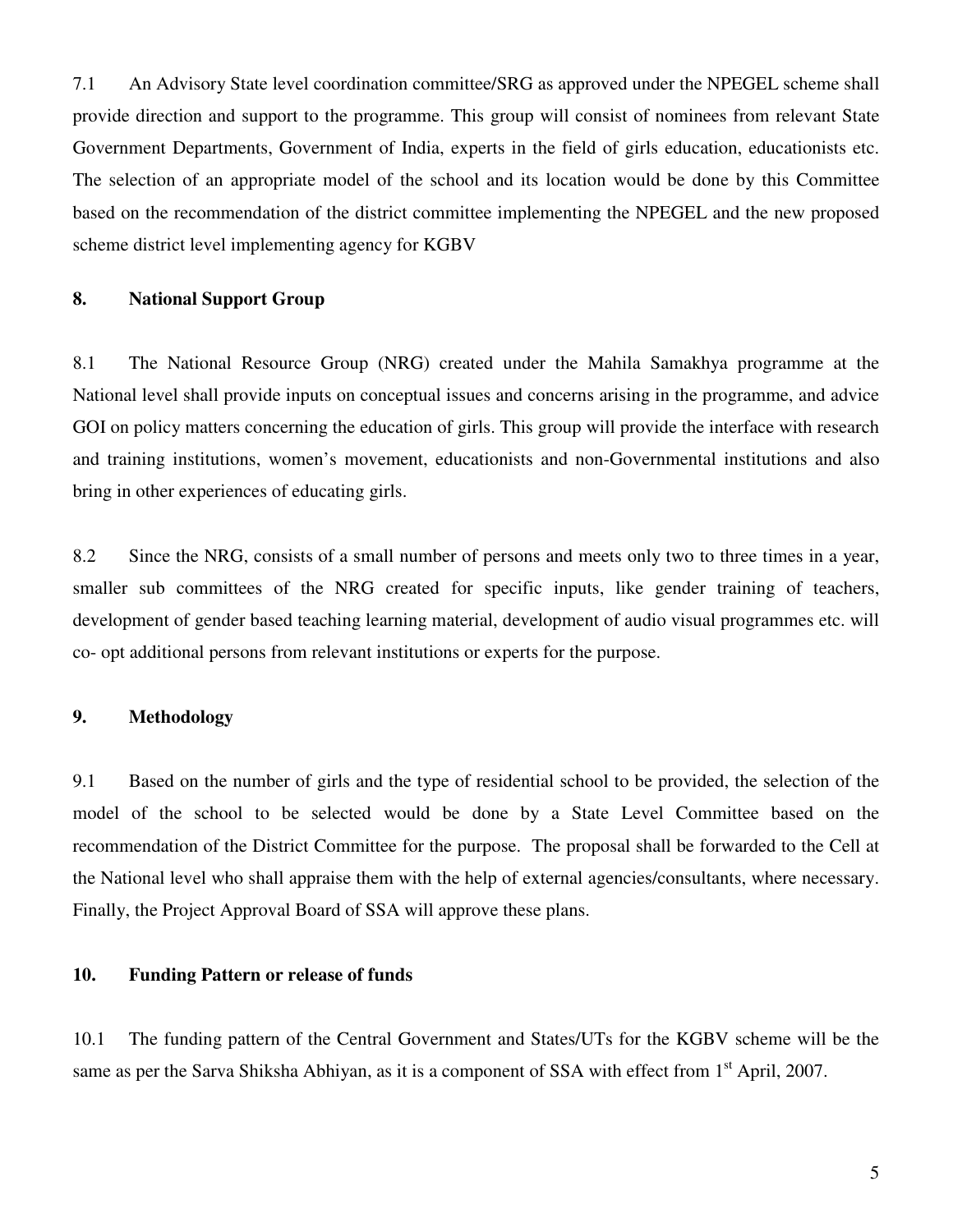10.2 The provisions for KGBV will be in addition to the provisions already made under other components of SSA and for NPEGEL. The SSA Society shall ensure convergence of KGBV with NPEGEL and Mahila Samakhya programme. It shall also ensure that funds allocated are appropriately utilized and there is no duplication of activities.

10.3 The Government of India would directly release funds to the SSA State Implementation Society. The State Government will also release its share to the State Implementation Society. Funds will be released thereafter to the Mahila Samakhya Society wherever applicable. In States where MS is not being implemented, the implementation will be through the SSA Society

10.4 The State Society should open a separate Savings Bank Account for operating the funds of KGBV. State Government should also release its matching share to the State SSA Society through a separate budget head. Separate accounts will have to be maintained at district and sub-district structures, accordingly.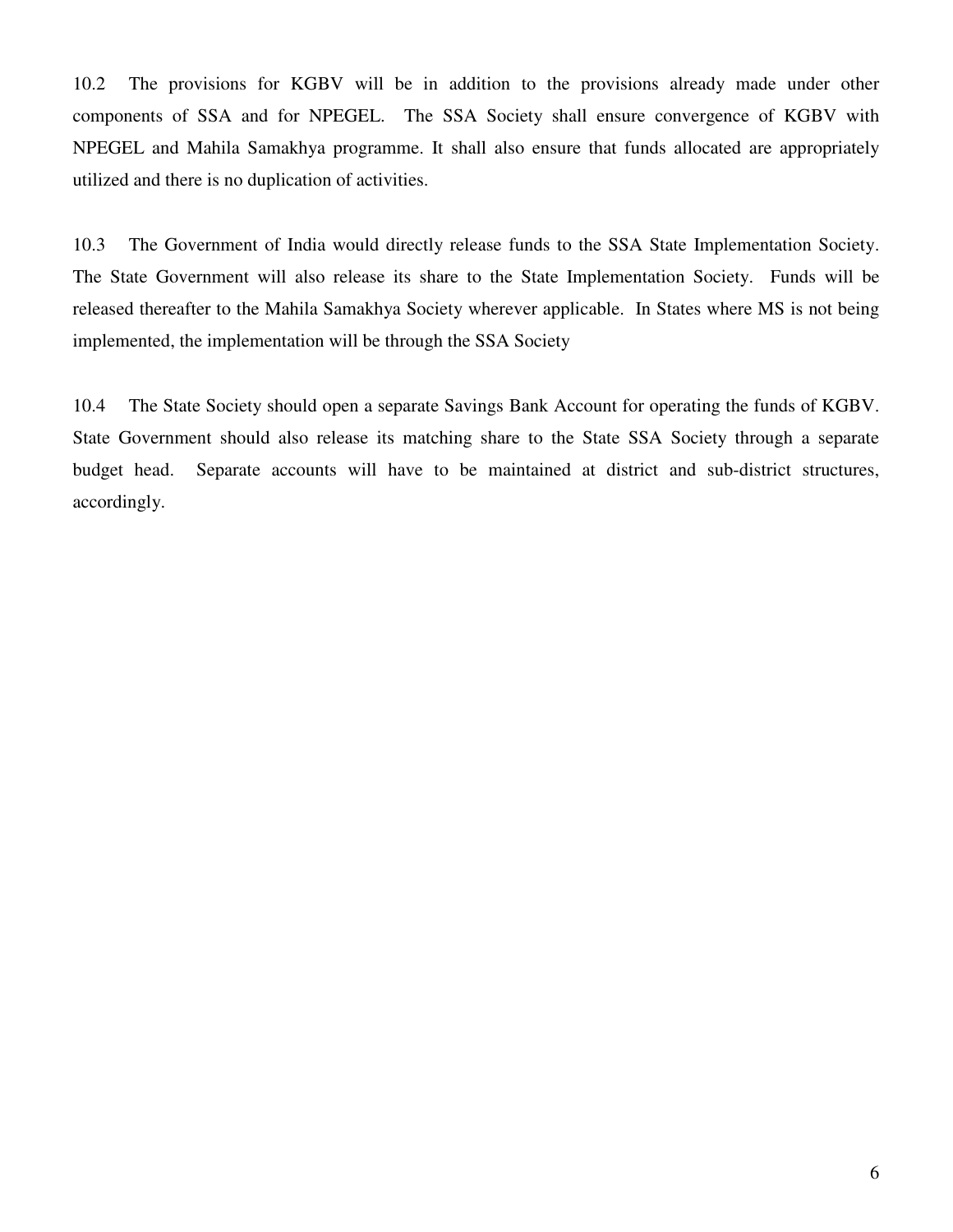## **Financial Norms for KGBV**

# **Model – I – School with Hostel for 100 girls**

| <b>Revised Norms</b> |                                                                                                                                                                                                          |                         |                                                                               |
|----------------------|----------------------------------------------------------------------------------------------------------------------------------------------------------------------------------------------------------|-------------------------|-------------------------------------------------------------------------------|
| S.                   |                                                                                                                                                                                                          | <b>Financial</b>        | Financial norms for intake of                                                 |
|                      | <b>Item of Expenditure</b>                                                                                                                                                                               | norms                   | additional Children                                                           |
| No.                  |                                                                                                                                                                                                          | $\hat{\Gamma}$ In lakh) |                                                                               |
|                      | <b>Non-Recurring Cost</b>                                                                                                                                                                                |                         |                                                                               |
| $\mathbf{1}$         | Construction of building (Construction cost as per schedule of<br>rates notified by the concerned State. Carpet area of the building<br>should be approximately 60 sq. ft for hostels with 100 children) |                         | Additional construction cost as per<br>schedule of rates notified by the      |
|                      |                                                                                                                                                                                                          |                         | concerned State for a carpet area of<br>approximately 60 sq. ft. for hostels. |
|                      | Boundary wall                                                                                                                                                                                            |                         | As per State SoR                                                              |
|                      | Drinking Water & sanitation.                                                                                                                                                                             |                         |                                                                               |
|                      | Electric installation                                                                                                                                                                                    |                         |                                                                               |
| $\overline{2}$       | Furniture/Equipment including kitchen equipment                                                                                                                                                          | 3.00                    | ₹ 3000/- per child                                                            |
| 3                    | Teaching Learning Material<br>and<br>equipment<br>including library books                                                                                                                                | 3.50                    | ₹ 3500/- per child                                                            |
| $\overline{4}$       | Bedding (replacement of Bedding after 3 years)                                                                                                                                                           | 0.75                    | ₹ 750/- per child                                                             |
|                      | <b>TOTAL:</b>                                                                                                                                                                                            | 7.25                    |                                                                               |
|                      | <b>Recurring Cost</b>                                                                                                                                                                                    |                         |                                                                               |
| $\mathbf{1}$         | Maintenance per girl student per month $@ \xi 900$                                                                                                                                                       | 10.80                   | ₹ 10800/- per child per annum                                                 |
| $\overline{2}$       | Stipend for girl student per month $@ \t350$                                                                                                                                                             | 0.60                    | ₹ 600/- per child per annum                                                   |
| 3                    | Supplementary TLM, stationery and other<br>educational material                                                                                                                                          | 0.60                    | ₹ 600/- per child per annum                                                   |
| 4                    | <b>Examination</b> fee                                                                                                                                                                                   | 0.02                    | ₹ 20/- per annum.                                                             |
| 5                    | <b>Salaries:</b>                                                                                                                                                                                         |                         | (i) In case the enrollment exceeds                                            |
|                      | 1 Warden                                                                                                                                                                                                 | 12.00                   | 100 children, a head teacher as per                                           |
|                      | 4 Full time teachers                                                                                                                                                                                     |                         | RTE norms will be provided with                                               |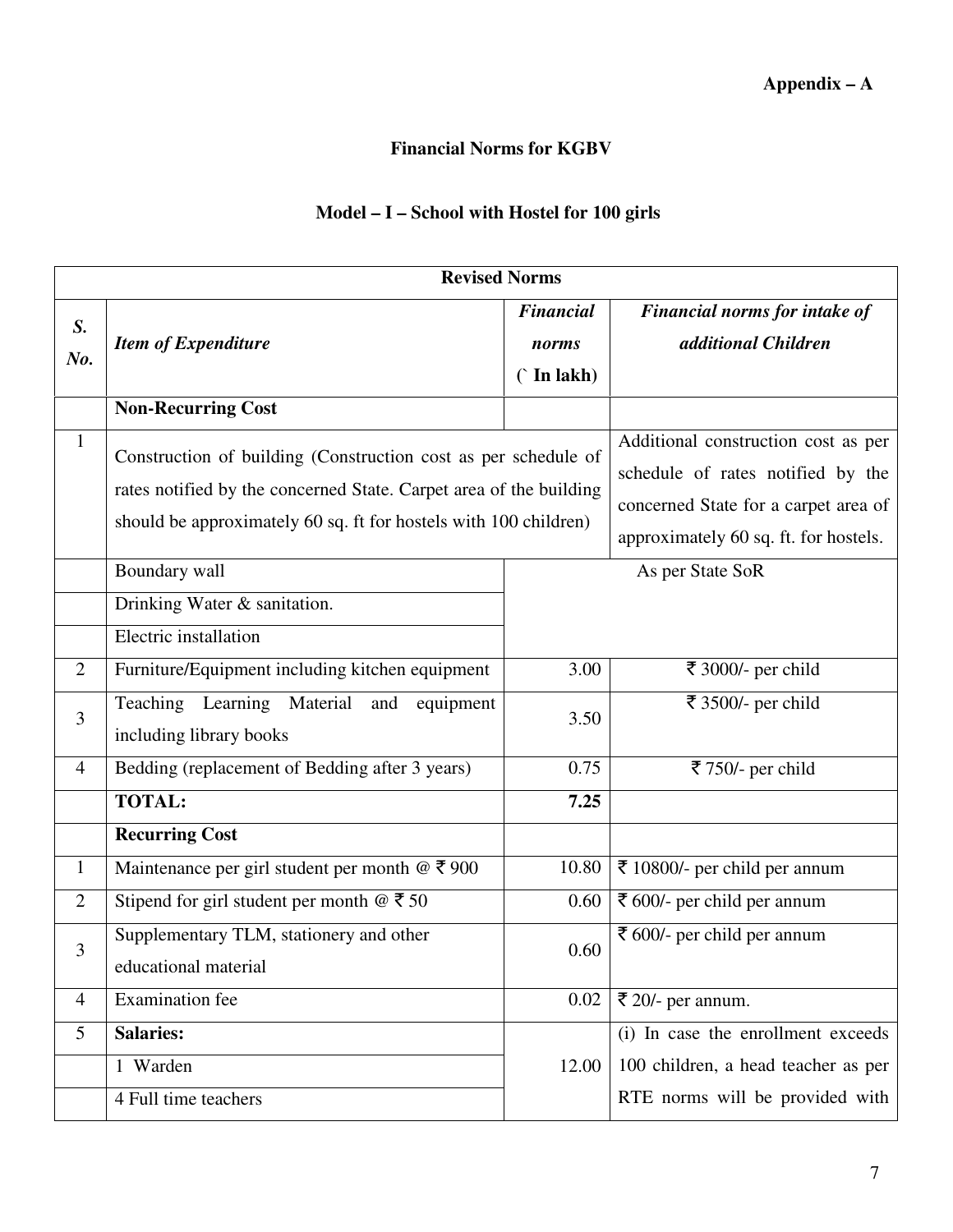|                | <b>Revised Norms</b>                             |       |                                                    |
|----------------|--------------------------------------------------|-------|----------------------------------------------------|
|                | 2 Urdu teachers (only for blocks with muslim     |       | unit cost of ₹ 20000/- per month.                  |
|                | population above 20% and select urban areas), if |       | (ii) An additional teacher with a                  |
|                | required                                         |       | salary of ₹ 15000/- per month will                 |
|                | 3 Part time teachers                             |       | provided when<br>enrollment<br>be                  |
|                | 1 Full time accountant                           |       | exceeds 105 children based on 1:35                 |
|                | 2 Support staff - (Accountant/Assistant, Peon,   |       | ratio as per RTE Act.                              |
|                | Chowkidar)                                       |       | (iii) An additional assistant cook                 |
|                | 1 Head cook and 1 Asst. cook for 50 girls and 2  |       | with a salary of $\overline{\xi}$ 4500/- per month |
|                |                                                  |       | provided for<br>will<br>be<br>every                |
|                | Asst. cooks for 100 girls                        |       | additional enrollment of 50 girls.                 |
| 6              | Vocational training/specific skill training      | 0.50  | ₹ 500/- per child per annum                        |
| $\overline{7}$ | Electricity/ water charges                       | 0.60  | ₹ 600/- per child per annum                        |
| 8              | Medical care/Contingencies $@ \xi 750$ /- child  | 0.75  | ₹ 750/- per child per annum.                       |
| 9              | Maintenance                                      | 0.40  | ₹ 400/- per child per annum                        |
|                | Miscellaneous                                    | 0.40  | ₹ 400/- per child per annum                        |
| 10             | Preparatory camps                                | 0.15  | ₹ 150/- per child per annum                        |
| 11             | PTAs/ school functions                           | 0.15  | ₹ 150/- per child per annum                        |
| 12             | Provision of Rent (8 months)                     | 4.80  | ₹ 4800/- per child per annum                       |
| 13             | Capacity building                                | 0.30  | ₹ 300/- per child per annum                        |
|                | <b>TOTAL</b>                                     | 32.07 |                                                    |
|                | <b>Grand Total</b>                               | 39.32 |                                                    |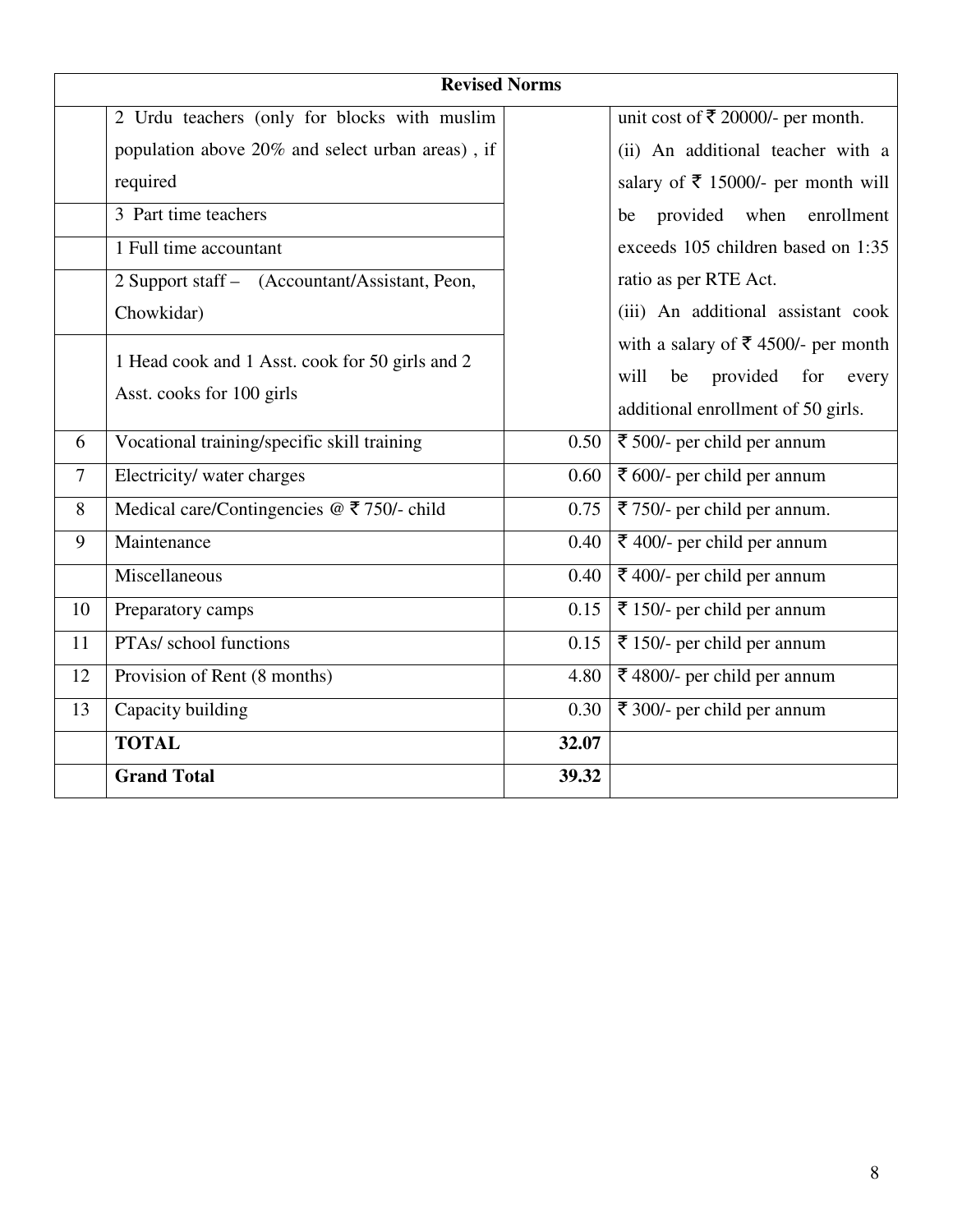## **Financial Norms for KGBV**

# **Model – II – School with Hostel for 50 girls**

| <b>Revised Norms</b>                                                                                                                  |                                    |                                       |  |
|---------------------------------------------------------------------------------------------------------------------------------------|------------------------------------|---------------------------------------|--|
|                                                                                                                                       | <b>Financial</b>                   | Financial norms for in take of        |  |
| <b>Item of Expenditure</b>                                                                                                            | norms                              | additional Children                   |  |
|                                                                                                                                       | $(\bar{\bar{\mathbf{x}}}$ In lakh) |                                       |  |
| <b>Non-Recurring Cost</b>                                                                                                             |                                    |                                       |  |
|                                                                                                                                       |                                    | Additional construction cost as per   |  |
| Construction of building (Construction cost as per schedule of                                                                        |                                    | schedule of rates notified by the     |  |
| rates notified by the concerned State. Carpet area of the building<br>should be approximately 80 sq. ft for hostels with 50 children) |                                    | concerned State for a carpet area of  |  |
|                                                                                                                                       |                                    | approximately 80 sq. ft. for hostel   |  |
|                                                                                                                                       |                                    | upto 100 children.                    |  |
| Boundary wall                                                                                                                         |                                    | As per State SoR                      |  |
| Drinking Water & sanitation.                                                                                                          |                                    |                                       |  |
| <b>Electric Installation</b>                                                                                                          |                                    |                                       |  |
| including<br>kitchen<br>Furniture/Equipment                                                                                           | 2.00                               | ₹ 2000/- per child                    |  |
| equipment                                                                                                                             |                                    |                                       |  |
| Teaching Learning Material and<br>equipment                                                                                           |                                    | ₹ 3000/- per child                    |  |
| including library books                                                                                                               |                                    |                                       |  |
| Bedding (replacement of Bedding after 3 years)                                                                                        | 0.375                              | ₹ 750/- per child                     |  |
| <b>TOTAL:</b>                                                                                                                         | 5.375                              |                                       |  |
| <b>Recurring Cost</b>                                                                                                                 |                                    |                                       |  |
| Maintenance per girl student per month $@ \space \overline{\mathcal{F}}\space 900$                                                    | 5.40                               | ₹ 10800/- per child per annum         |  |
| Stipend for girl student per month $\omega \bar{\tau}$ 50                                                                             |                                    | $\bar{\xi}$ 600/- per child per annum |  |
| Supplementary TLM, stationery and other                                                                                               |                                    | ₹ 600/- per child per annum           |  |
| educational material                                                                                                                  |                                    |                                       |  |
| <b>Examination</b> fee                                                                                                                | 0.01                               | ₹ 20/- per annum.                     |  |
| <b>Salaries:</b>                                                                                                                      |                                    |                                       |  |
| 1 Warden                                                                                                                              |                                    |                                       |  |
|                                                                                                                                       |                                    | 3.00<br>0.30<br>0.30<br>12.00         |  |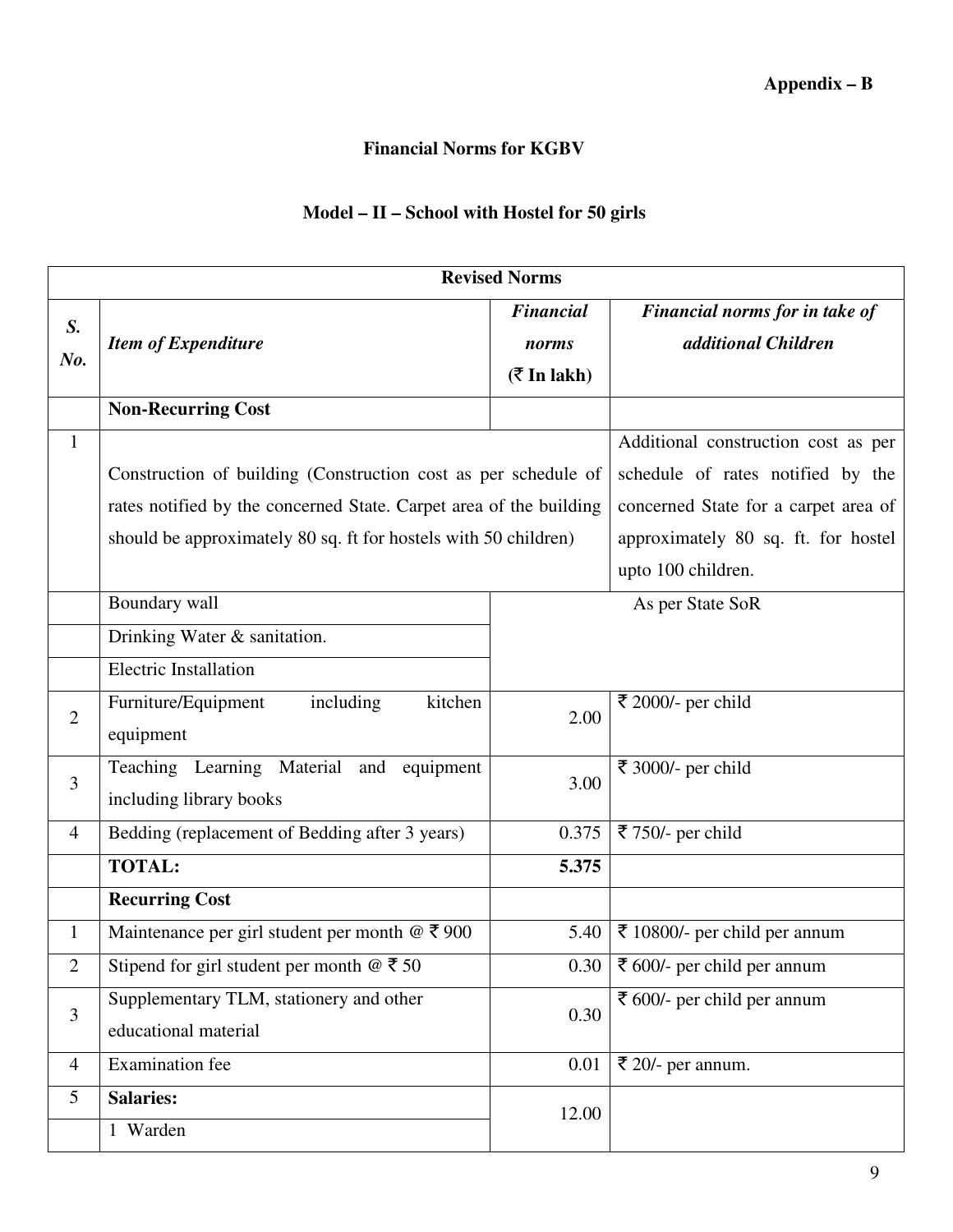|                | 4 Full time teachers                                                     |        |                              |
|----------------|--------------------------------------------------------------------------|--------|------------------------------|
|                | 2 Urdu teachers (only for blocks with muslim                             |        |                              |
|                | population above 20% and select urban areas), if                         |        |                              |
|                | required                                                                 |        |                              |
|                | 3 Part time teachers                                                     |        |                              |
|                | 1 Full time accountant                                                   |        |                              |
|                | 2 Support staff - (Accountant/Assistant, Peon,                           |        |                              |
|                | Chowkidar)                                                               |        |                              |
|                | 1 Head cook and 1 Asst. cook for 50 girls and 2                          |        |                              |
|                | Asst. cooks for 100 girls                                                |        |                              |
| 6              | Vocational training/specific skill training                              | 0.30   | ₹ 600/- per child per annum  |
| $\overline{7}$ | Electricity/ water charges                                               | 0.36   | ₹ 720/- per child per annum  |
| 8              | Medical care/Contingencies $@ \space \overline{\mathcal{F}}$ 750/- child | 0.38   | ₹ 750/- per child per annum. |
| 9              | Maintenance                                                              | 0.20   | ₹ 400/- per child per annum  |
|                | Miscellaneous                                                            | 0.20   | ₹ 400/- per child per annum  |
| 10             | Preparatory camps                                                        | 0.10   | ₹ 200/- per child per annum  |
| 11             | PTAs/ school functions                                                   | 0.10   | ₹ 200/- per child per annum  |
| 12             | Provision of Rent (8 months)                                             | 4.00   | ₹ 8000/- per child per annum |
| 13             | Capacity building                                                        | 0.30   | ₹ 300/- per child per annum  |
|                | <b>TOTAL</b>                                                             | 23.95  |                              |
|                | <b>Grand Total</b>                                                       | 29.325 |                              |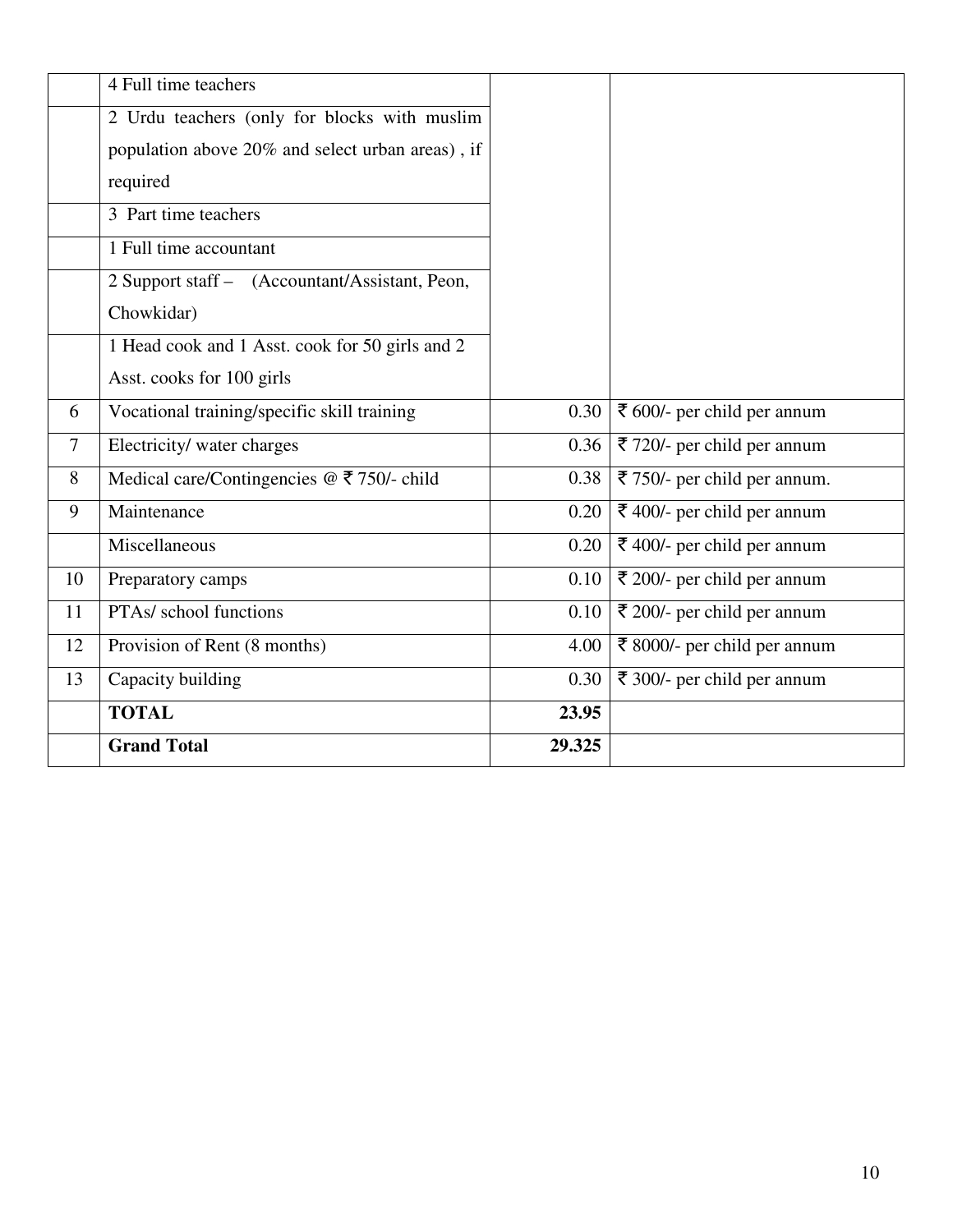## **Financial Norms for KGBV**

## **Model – III – Only Hostel attached to existing school for 50 girls**

| <b>Revised Norms</b> |                                                                                                                                          |                  |                                          |
|----------------------|------------------------------------------------------------------------------------------------------------------------------------------|------------------|------------------------------------------|
|                      |                                                                                                                                          | <b>Financial</b> | Financial norms for in take of           |
| S.                   | <b>Item of Expenditure</b>                                                                                                               | norms            | additional Children                      |
| No.                  |                                                                                                                                          | $\hat{C}$ In     |                                          |
|                      |                                                                                                                                          | lakh)            |                                          |
|                      | <b>Non-Recurring Cost</b>                                                                                                                |                  |                                          |
| $\mathbf{1}$         | Construction of building (Construction cost as per schedule of                                                                           |                  | Additional construction cost as per      |
|                      | rates notified by the concerned State. Carpet area of the<br>building should be approximately 80 sq. ft for hostels with 50<br>children) |                  | schedule of rates notified by the        |
|                      |                                                                                                                                          |                  | concerned State for a carpet area of     |
|                      |                                                                                                                                          |                  | approximately 80 sq. ft. for hostel upto |
|                      |                                                                                                                                          |                  | 100 children.                            |
|                      | Boundary wall                                                                                                                            |                  | As per State SoR                         |
|                      | Drinking Water) & Sanitation                                                                                                             |                  |                                          |
|                      | <b>Electric Installation</b>                                                                                                             |                  |                                          |
| $\overline{2}$       | Furniture/Equipment including kitchen equipment                                                                                          | 2.00             | ₹ 2000/- per child                       |
| 3                    | Teaching Learning Material and<br>equipment                                                                                              | 3.00             | ₹ 3000/- per child                       |
|                      | including library books                                                                                                                  |                  |                                          |
| 4                    | Bedding (replacement of Bedding after 3 years)                                                                                           | 0.375            | ₹ 750/- per child                        |
|                      | <b>TOTAL:</b>                                                                                                                            | 5.375            |                                          |
|                      | <b>Recurring Cost</b>                                                                                                                    |                  |                                          |
| $\mathbf{1}$         | Maintenance per girl student per month $@ \space \overline{\mathcal{F}}\space 900$                                                       | 5.40             | ₹ 10800/- per child per annum            |
| $\overline{2}$       | Stipend for girl student per month $\omega \, \bar{\mathbf{z}}$ 50                                                                       | 0.30             | ₹ 600/- per child per annum              |
| 3                    | Supplementary TLM, stationery and other                                                                                                  | 0.30             | ₹ 600/- per child per annum              |
|                      | educational material                                                                                                                     |                  |                                          |
| $\overline{4}$       | <b>Examination</b> fee                                                                                                                   | 0.01             | ₹ 20/- per annum.                        |
| 5                    | <b>Salaries:</b>                                                                                                                         | 6.00             | Additional Salary $@ \t3$ lakh per       |
|                      | 1 Warden                                                                                                                                 |                  | annum for additional enrollment over     |